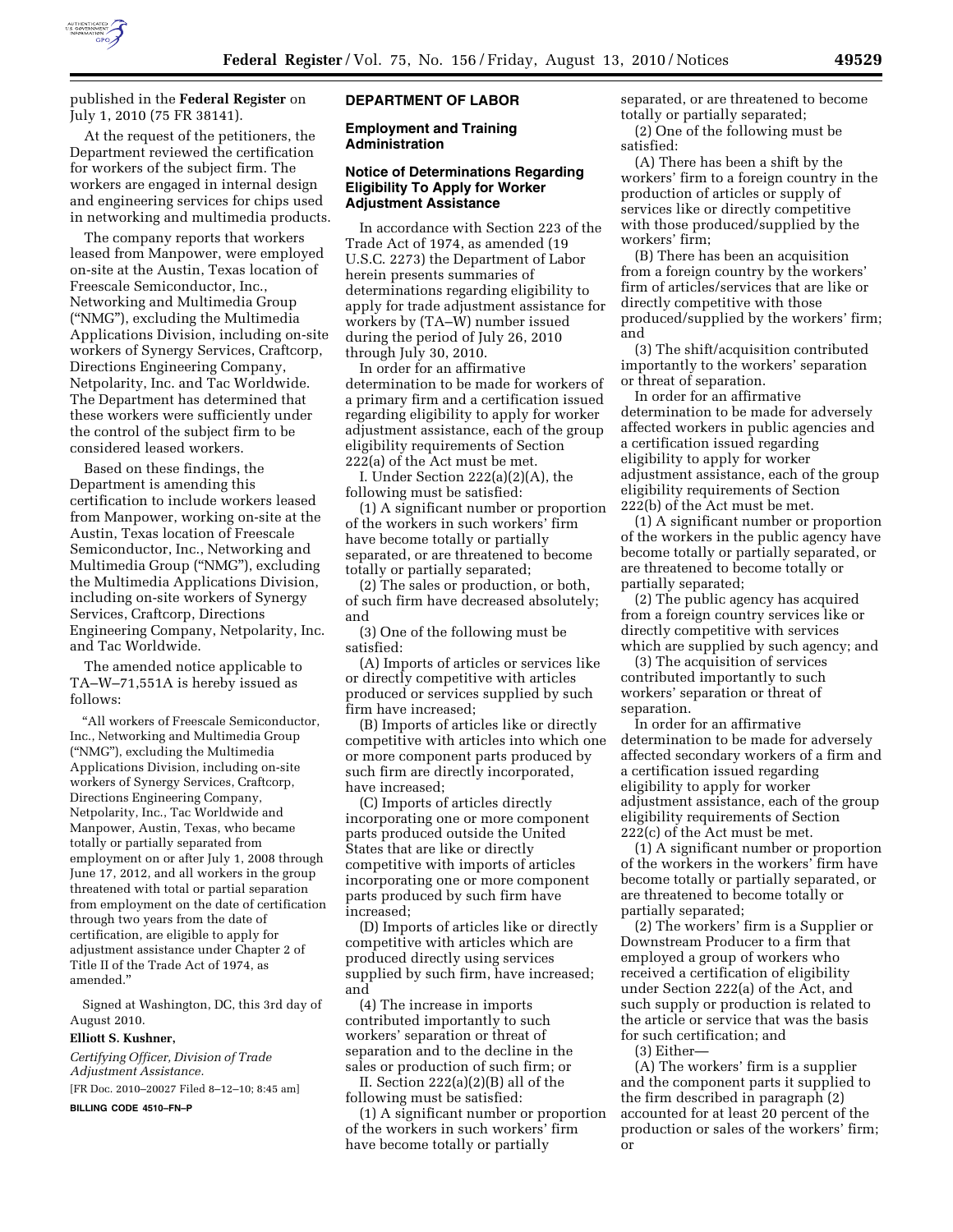(B) A loss of business by the workers' firm with the firm described in paragraph (2) contributed importantly to the workers' separation or threat of separation.

In order for an affirmative determination to be made for adversely affected workers in firms identified by the International Trade Commission and a certification issued regarding eligibility to apply for worker adjustment assistance, each of the group eligibility requirements of Section 222(f) of the Act must be met.

(1) The workers' firm is publicly identified by name by the International Trade Commission as a member of a domestic industry in an investigation resulting in—

(A) An affirmative determination of serious injury or threat thereof under section 202(b)(1);

(B) An affirmative determination of market disruption or threat thereof under section 421(b)(1); or

(C) An affirmative final determination of material injury or threat thereof under section 705(b)(1)(A) or 735(b)(1)(A) of the Tariff Act of 1930 (19 U.S.C. 1671d(b)(1)(A) and 1673d(b)(1)(A));

(2) The petition is filed during the 1 year period beginning on the date on which—

(A) A summary of the report submitted to the President by the International Trade Commission under section 202(f)(1) with respect to the affirmative determination described in paragraph (1)(A) is published in the Federal Register under section 202(f)(3); or

(B) Notice of an affirmative determination described in subparagraph (1) is published in the **Federal Register**; and

(3) The workers have become totally or partially separated from the workers' firm within—

(A) The 1-year period described in paragraph (2); or

(B) Notwithstanding section 223(b)(1), the 1-year period preceding the 1-year period described in paragraph (2).

## **Affirmative Determinations for Worker Adjustment Assistance**

The following certifications have been issued. The date following the company name and location of each determination references the impact date for all workers of such determination.

The following certifications have been issued. The requirements of Section 222(a)(2)(A) (increased imports) of the Trade Act have been met.

| TA-W No. | Subject firm                                                                                              | Location      | Impact date         |
|----------|-----------------------------------------------------------------------------------------------------------|---------------|---------------------|
|          |                                                                                                           | Ashland, ME   | September 18, 2008. |
| 72,653   | Da-Tech Corporation, Leased Workers from Judge Technical                                                  |               | September 24, 2008. |
|          | Services, Synerfac Technical, etc.                                                                        |               |                     |
| 72,905   |                                                                                                           |               | November 19, 2008.  |
| 72,996   |                                                                                                           |               | November 20, 2008.  |
| 73,040   |                                                                                                           |               | December 1, 2008.   |
| 73,469   | Charles D. Owen Mfg. Co. Inc., Springs Global U.S., Inc.                                                  | Swannanoa, NC | February 2, 2009.   |
| 73,557   |                                                                                                           |               | February 22, 2009.  |
| 73,769   | Flexsteel Industries, Inc., Leased Workers from Sedona Staffing                                           |               | February 12, 2010.  |
| 73.771   | Technicolor Video Cassette of Michigan, Thomson, Home Enter-                                              |               | March 1, 2009.      |
|          | tainment Services, Leased Workers Select Staffing, etc.                                                   |               |                     |
| 73.964   | Prestolite Wire Corporation, Leased Workers from Express Serv-<br>ices and Staffmark.                     |               | April 14, 2009.     |
| 74,081   | General Motors Vehicle Manufacturing, General Motors Corp.,<br>Leased Workers Aerotek and Kelly Services. |               | August 28, 2010.    |

The following certifications have been issued. The requirements of Section  $222(a)(2)(B)$  (shift in production or services) of the Trade Act have been met.

| TA-W No. | Subject firm                                                                                                | Location             | Impact date         |
|----------|-------------------------------------------------------------------------------------------------------------|----------------------|---------------------|
| 72,377   | Match.Com, Workers Whose Wages are Reported Under PRC                                                       | Jacksonville, NC     | September 21, 2008. |
| 72,408   | Capmark Capital, Inc., Capmark Financial Group, Debtor in Pos-<br>session, Leased Workers Spherion and ACS. |                      | September 24, 2008. |
| 72,716   | Freeport-McMoran Safford, Inc., Including All Reclamation Group<br>Employees.                               |                      | October 21, 2008.   |
| 72,829   | Circuit Services Worldwide, Subsidiary of Pan-Co International<br>Company, Ltd.                             |                      | November 9, 2008.   |
| 73,248   | Ellcon National, Machine Shop In Plant One, Faverly Transport,<br>Leased On-Site Workers Aerotek.           |                      | January 10, 2009.   |
|          |                                                                                                             |                      | January 12, 2009.   |
| 73,376   |                                                                                                             | Menomonee Falls, WI  | January 27, 2009.   |
| 73,379   | Bombardier Transportation, Bombardier Mass Transit, Leased<br>Workers form Eastern Technical Services.      | Plattsburgh, NY      | January 26, 2009.   |
| 73,491   | Farley's & Sathers Candy Company, Inc., Leased Workers from<br>Select Staffing.                             | Chattanooga, TN      | February 4, 2009.   |
| 73,493   | MEMC Electronic Materials, Inc., Southwest, Leased Workers<br>from Kelly Services.                          | Sherman, TX          | February 5, 2009.   |
| 73,652   | Robert Bosch, LLC, Leased Workers from Aerotek, Cucor U.S.,<br>etc.                                         |                      | February 10, 2009.  |
| 73,652A  | Robert Bosch, LLC, Leased Workers from Aerotek, Cucor U.S.,<br>etc.                                         | Farmington Hills, MI | February 10, 2009.  |
| 73,679   |                                                                                                             | North Bergen, NJ     | February 18, 2009.  |
|          | 73,768    Local Insight Media, Inc., Corporate Services Division                                            |                      | March 22, 2009.     |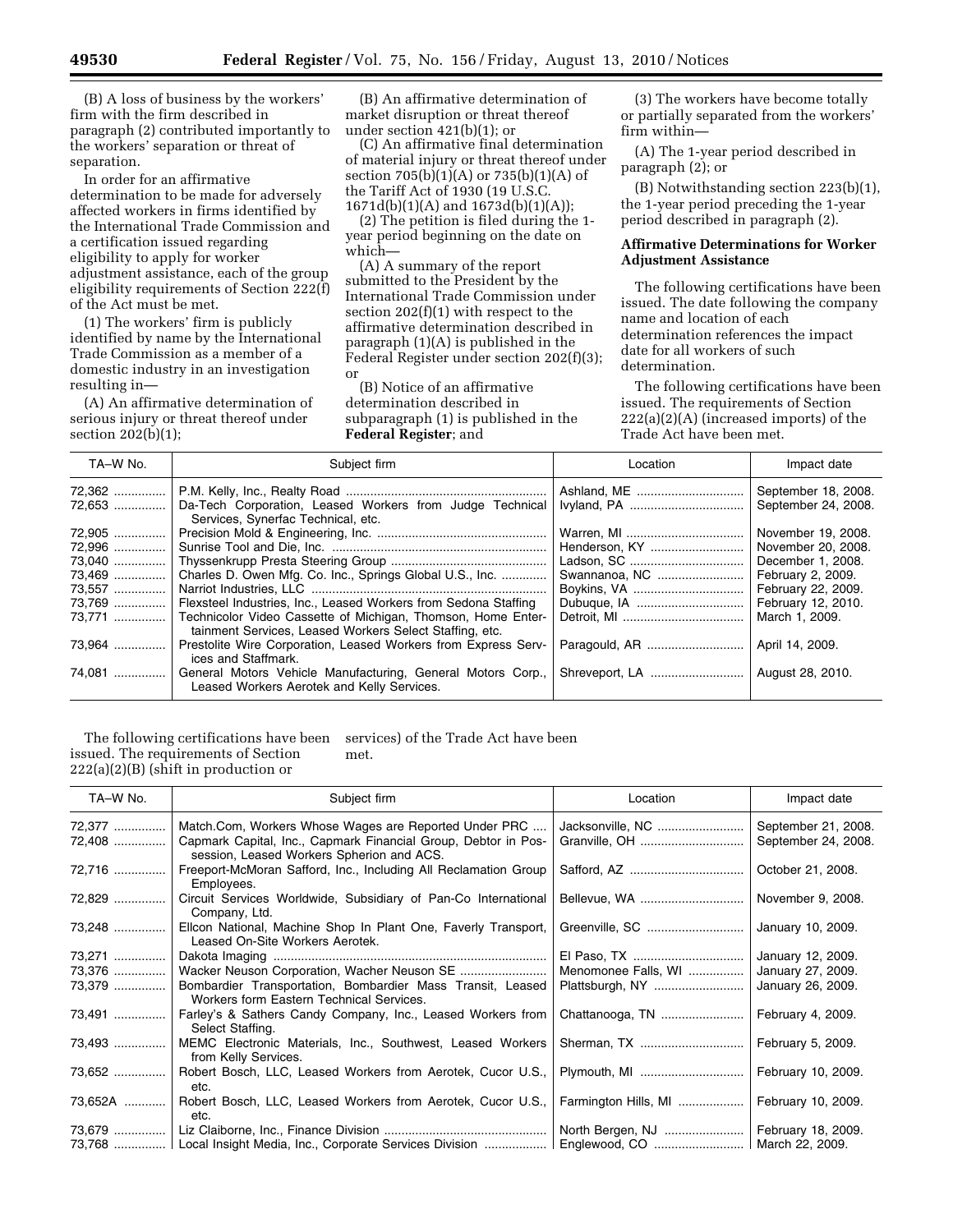| TA-W No. | Subject firm                                                                                                        | Location             | Impact date     |
|----------|---------------------------------------------------------------------------------------------------------------------|----------------------|-----------------|
|          |                                                                                                                     |                      |                 |
| 73,824   | Honeywell International, Inc., Automation and Control Solutions<br>Division.                                        |                      | March 29, 2009. |
| 73,870   |                                                                                                                     | Milpitas, CA         | April 6, 2009.  |
| 73,872   |                                                                                                                     | Cleveland, OH        | March 18, 2009. |
| 73,914   |                                                                                                                     | Madison, NJ          | April 13, 2009. |
| 74,033   | SuperMedia, Inc., Formerly Idearc Media LLC, Publishing Oper-<br>ations Group.                                      | St. Petersburg, FL   | May 2, 2009.    |
| 74,051   | Bowne Technology Enterprise, LLC, Bowne and Company, Inc.,<br>Help Desk Division.                                   |                      | May 5, 2009.    |
| 74,105   | Liz Claiborne, Inc., Corporate Manufacturing Department                                                             | North Bergen, NJ     | May 12, 2009.   |
| 74,144   | Hoffmann-LaRoche, Inc., Pharmaceutical Manufacturing, Tech-                                                         |                      | May 11, 2009.   |
|          | nical Operations and Quality Management.                                                                            |                      |                 |
| 74,178   | Microsemi Corp. Massachusetts, Testing Services                                                                     | Lawrence, MA         | May 19, 2009.   |
| 74,266   | Prudential Insurance Company of America, Prudential Retirement                                                      |                      | June 17, 2009.  |
| 74,266A  | Prudential Insurance Company of America, Prudential Retirement                                                      |                      | June 17, 2009.  |
| 74,283   |                                                                                                                     |                      | June 15, 2009.  |
| 74,287   | National Sales Company, Stanley Black and Decker, Leased<br>Workers of Lumea Staffing.                              |                      | June 21, 2009.  |
| 74,288   | National Manufacturing Company, Stanley Black & Decker, Stan-<br>ley National Hardware, Leased Workers Lumea Staff. |                      | June 21, 2009.  |
| 74,298   | The Travelers Indemnity Company, Travelers Companies, Work-<br>ers' Compensation Statistical Reporting.             |                      | June 22, 2009.  |
| 74,306   |                                                                                                                     |                      | June 25, 2009.  |
| 74,313   | Becton, Dickinson, and Company, BD Medical; Sharps Disposal<br>Systems, Leased Workers The Eastridge Group, etc.    |                      | June 8, 2009.   |
| 74,322   |                                                                                                                     | Rancho Dominguez, CA | June 25, 2009.  |
| 74,332   | Andrew Wireless Solution, CommScope, Leased Workers Man-                                                            |                      | June 29, 2009.  |
|          | power and Griffith Security.                                                                                        |                      |                 |
|          |                                                                                                                     |                      | July 21, 2009.  |

The following certifications have been issued. The requirements of Section 222(c) (supplier to a firm whose workers are certified eligible to apply for TAA) of the Trade Act have been met.

TA–W No.  $\qquad \qquad$  Subject firm  $\qquad \qquad$  Location  $\qquad \qquad$  Impact date 72,850 ............... | Kasto, Inc., Keuro Besitz GMBH & Co, Leased Workers of Industrial Employees, etc. Export, PA .................................. November 13, 2008. 73,348 ............... Hayes Enterprises, Inc. ................................................................... Potomac, MT .............................. January 18, 2009. 73,910 ............... Cranberry Lumber Company ........................................................... Beckley, WV ............................... April 14, 2009. 74,026 ............... Form Tech Fraser ........................................................................... Fraser, MI ................................... April 8, 2009.

The following certifications have been issued. The requirements of Section

222(c) (downstream producer for a firm whose workers are certified eligible to

apply for TAA) of the Trade Act have been met.

| TA-W No. | Subiect firm | .ocation      | Impact date        |
|----------|--------------|---------------|--------------------|
| 72,222   |              | Richfield, OH | September 3, 2008. |

## **Negative Determinations for Worker Adjustment Assistance**

In the following cases, the investigation revealed that the eligibility

criteria for worker adjustment assistance have not been met for the reasons specified.

The investigation revealed that the criterion under paragraph (a)(1), or

(b)(1), or (c)(1) (employment decline or threat of separation) of section 222 has not been met.

| TA–W No. | Subject firm                                        | Location          | Impact date |
|----------|-----------------------------------------------------|-------------------|-------------|
| 72,901 ! |                                                     | Durango, CO.      |             |
| 73.939   | C3I, Inc., Leased Workers from Manpower and Express | Wilkes-Barre, PA. |             |

The investigation revealed that the criteria under paragraphs (a)(2)(A)(i)

(decline in sales or production, or both) and (a)(2)(B) (shift in production or

services to a foreign country) of section 222 have not been met.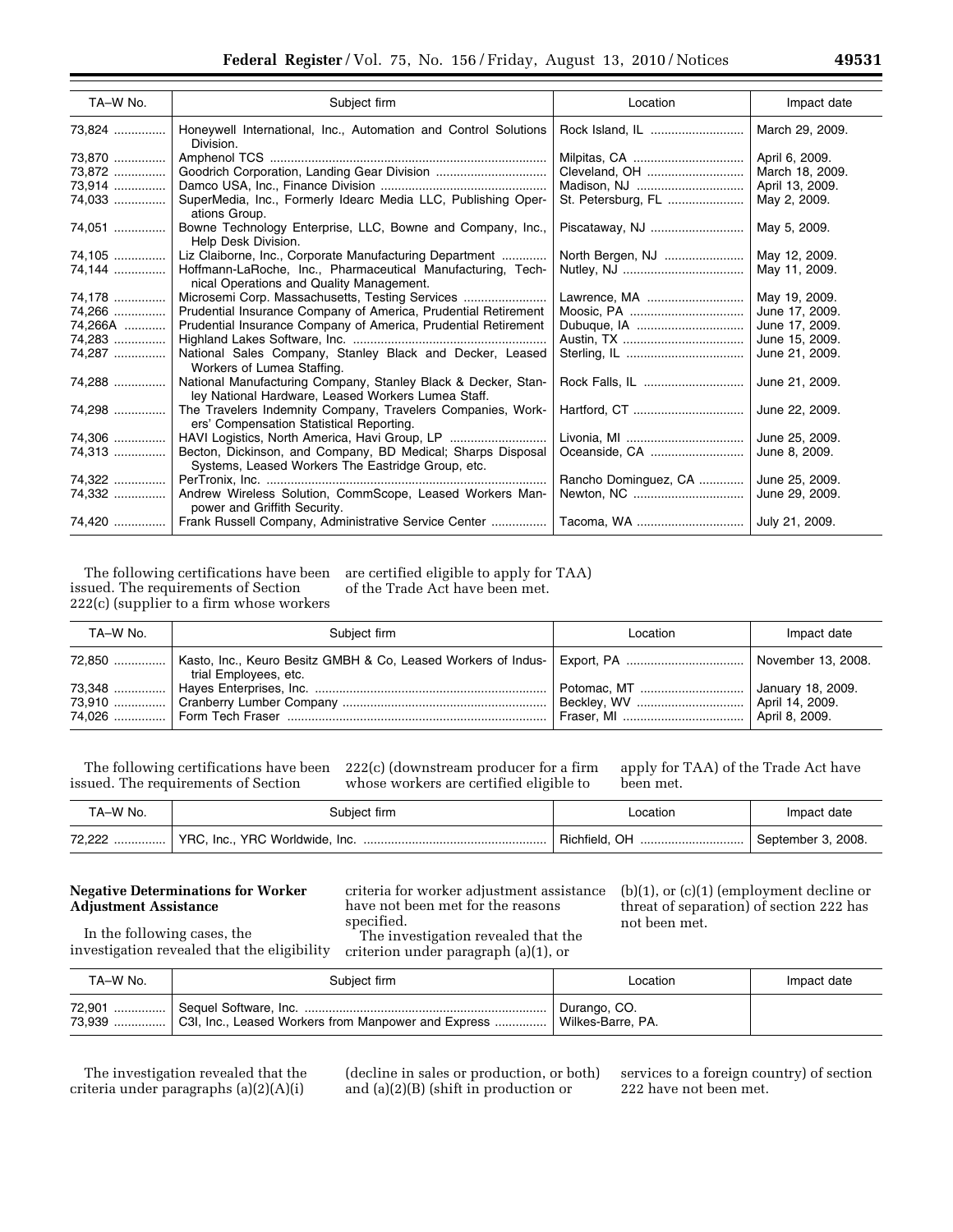| TA-W No. | Subject firm | Location                                                                     | Impact date |
|----------|--------------|------------------------------------------------------------------------------|-------------|
|          |              | Owego, NY.<br>Endicott, NY.<br>Endicott, NY.<br>Apalachin, NY.<br>Owego, NY. |             |

The investigation revealed that the criteria under paragraphs(a)(2)(A)

(increased imports) and (a)(2)(B) (shift in production or services to a foreign

country) of section 222 have not been met.

| TA-W No. | Subject firm                                                          | Location         | Impact date |
|----------|-----------------------------------------------------------------------|------------------|-------------|
| 72,249   |                                                                       | Fort Payne, AL.  |             |
|          |                                                                       | Berlin, CT.      |             |
| 72,515   |                                                                       | Totowa, NJ.      |             |
| 72,917   | Circuit City, Inc., Bethlehem Distribution Center                     | Bethlehem, PA.   |             |
|          |                                                                       | Rockford, IL.    |             |
|          |                                                                       | Fort Worth, TX.  |             |
| 73,156   |                                                                       | Kankakee, IL.    |             |
| 73,161   | Oglebay Norton Industrial Sands, Inc., D/B/A Carmeuse Industrial      | Brady, TX.       |             |
|          | Sands.                                                                |                  |             |
| 73,212   |                                                                       | Grimes, IA.      |             |
| 73,285   | Bowne of Chicago, Inc., dba Bowne of Minneapolis, Leased              | Minneapolis, MN. |             |
|          | Workers Randstad Staffing Services, etc.                              |                  |             |
| 73,301   | Shieldalloy Metallurgical Corp., A Subsidiary of AMG                  | Newfield, NJ.    |             |
| 73,401   | DEP, Inc., DBA Edward Ferrel/Lewis Mittman, Leased Workers            | High Point, NC.  |             |
|          | from Graham Personelle.                                               |                  |             |
|          | 73,841    HSBC Finance Corporation, HSBC North America Holdings, Inc. | Dayton, OH.      |             |
| 73,894   |                                                                       | Fremont, CA.     |             |
| 74,334   | Buehler Motor, Inc., Buhler Motor GMBH, Leased Workers From           | Morrisville, NC. |             |
|          | Manpower.                                                             |                  |             |
|          |                                                                       | Kimberly, WI.    |             |

The investigation revealed that the criteria under paragraphs (b)(2) and (b)(3) (public agency acquisition of

services from a foreign country) of section 222 have not been met.

| TA-W No. | Subiect firm. | _ocation         | Impact date |
|----------|---------------|------------------|-------------|
| 74,029   |               | Perrysville, OH. |             |

## **Determinations Terminating Investigations of Petitions for Worker Adjustment Assistance**

After notice of the petitions was published in the **Federal Register** and on the Department's Web site, as required by Section 221 of the Act (19 U.S.C. 2271), the Department initiated investigations of these petitions.

The following determinations terminating investigations were issued because the petitioner has requested that the petition be withdrawn.

| TA-W No. | Subiect firm                                                              | Location | Impact date |
|----------|---------------------------------------------------------------------------|----------|-------------|
|          | 74.190    Dyrsmith, LLC, DBA Precision-works Manufacturing    Auburn, CA. |          |             |

The following determinations terminating investigations were issued because the petitioning groups of

workers are covered by active certifications. Consequently, further investigation in these cases would serve

no purpose since the petitioning group of workers cannot be covered by more than one certification at a time.